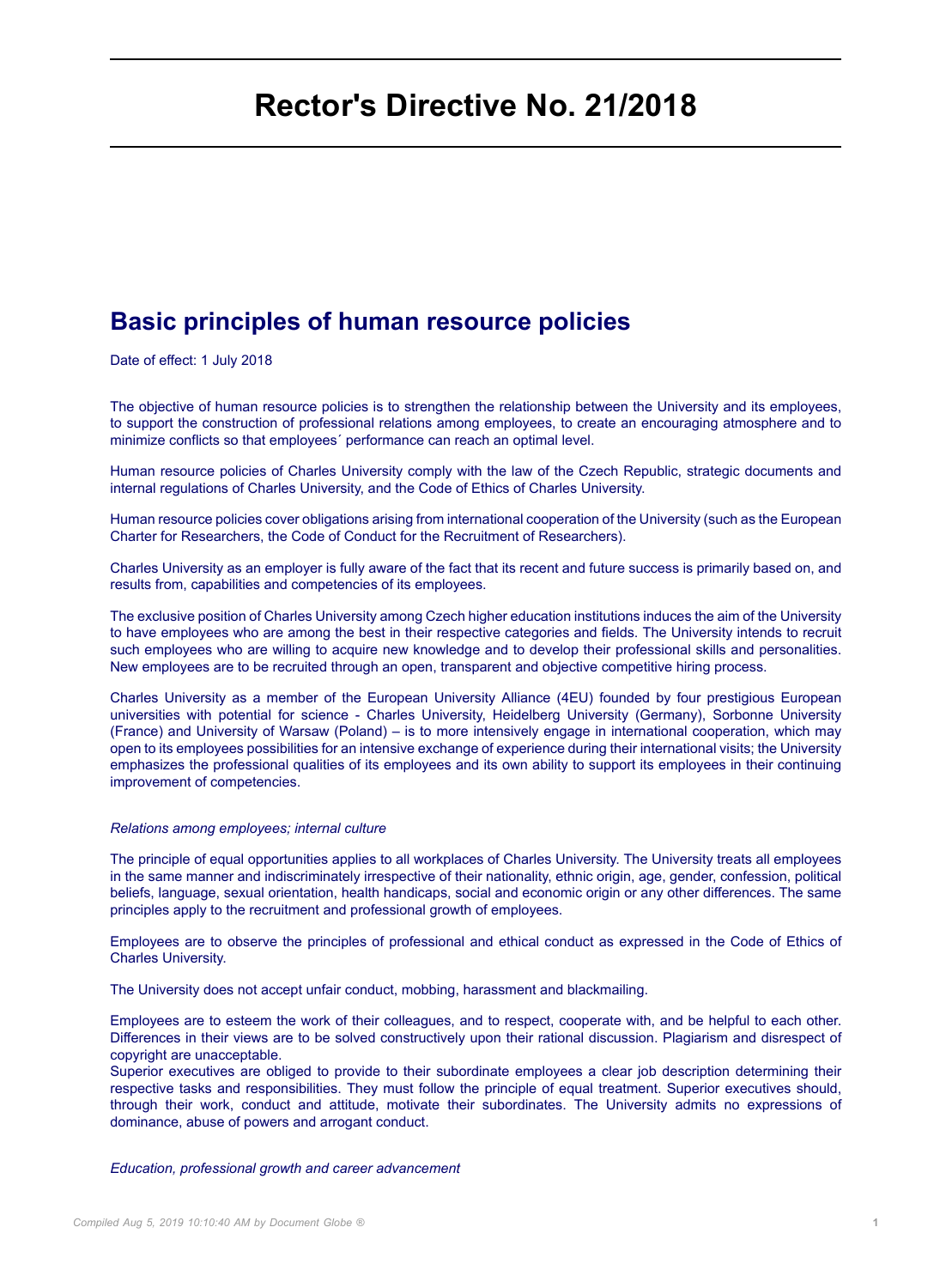The University is to support its employees in their professional and personal development; the University places emphasis on their further specialised education.

The University as an employer strives to develop a collegial and motivating environment of academic and non-academic employees, and to support their cooperation and communication at all levels and across subject-areas. The University supports cooperation across all branches of knowledge, sharing knowledge, technology and processes and the creation of multidisciplinary teams. The University is to support academics in their developing international contacts and in their joining international scientific and academic communities. Simultaneously, the University is to develop conditions for long-term employment of foreign academics.

Academics endeavour to continuously enhance their qualifications and develop skills and abilities. If they intend to advance their professional career academics should strive to be awarded the academic titles of associate professors and full professors. The Code of Procedure for the Granting of Associate Professorship and Full Professorship of Charles University determines the requirements and demands for the respective procedures.

Employees of the University can take advantage of courses offered within development programmes prepared as part of life-long education for all groups and types of employees; the courses include the main areas of personal development and expanding skills specific for particular types of employees.

Charles University is a member of the Association of University Employees – a leading entity in the area of professional education of employees of higher education institutions. The Association maintains cooperation, exchange of experience and development of professional groups of university employees. Charles University employees can take part in development plans organized by the Association.

#### *Harmonizing work and family life*

The University is to create an appropriate working environment for its employees so that they can fully perform their tasks with high intensity. The University recommends that the aggregate of all workloads of an employee should not be higher than 1.5 so that employees may preserve sufficient free time for their personal activities.

If an employee has been engaged in a project financed from EU funds the aggregate of all their workloads (based upon an employment contracts or agreements to work outside the scope of an employment contract) at Charles University must not exceed the limit set by the requirements of the respective operational programme.

The University supports the return of employees from their maternity or parental leave back to their jobs through flexible working hours and part-time employment.

To harmonize personal and family life of employees with their employment duties the University has introduced flexible working hours; where practicable as for the nature of a job, a home-office schedule can be used. Flexible working hours allow employees to choose, within the organization system of their workplace, such arrangement of their working hours that would suit their personal needs.

#### *Care for employees and benefits*

Charles University endeavours to continuously increase the standard of care for its employees; developing the system of employment benefits is one of substantial activities in this area.

The University offers to its employees the following benefits: Counselling

Employees can use, for free, the services of psychological, social and legal consultancy centres operated by the University Centre for Information, Counselling and Social Services; alternatively, they can use the services of a coach.

#### Housing programme

The University supports young researchers and academics by offering them residence in start-up apartments located within the University facilities.

#### Recreational facilities

Charles University offers to its employees recreational facilities to use for their vacations (Albeř, Dobronice, Horní Poříčí, Patejdlova bouda, Pec pod Sněžkou). Accommodation prices are regularly set and revised by means of a Rector´s Directive, which usually includes lower fees for employees´ using sports facilities within the University Sports Centre in Hostivař.

# Meals

Employees can use the services of University canteens for lower prices. The University provides its employees with meal vouchers according to the number of their days at work (not vacations).